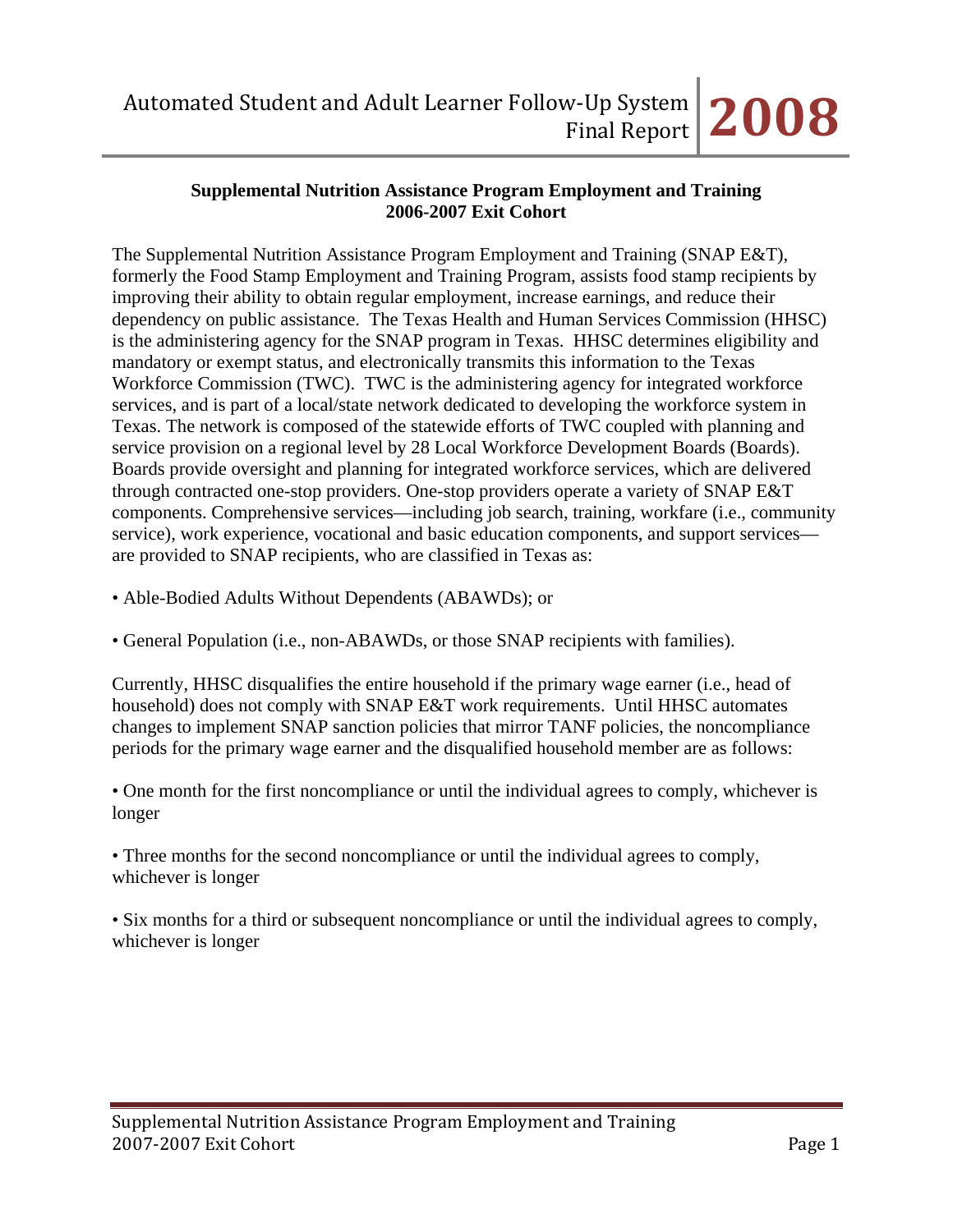### **Seed Records**

LMCI received 130,063 SNAP E&T seed records from The Workforce Information System of Texas (TWIST). Records showing participants 60 years of age or greater were deleted, as were records with service codes 30 and 68 (those service codes are invalid). After deleting, there were 83,589 duplicate records. The records were unduplicated by social security number (SSN), revealing 41,028 unique participants. Each seed record represents a unique combination of a client Social Security Number (SSN) and a program service they received. Because many clients received more than one service, the input file included the same SSN multiple times. Those records were linked to the unemployment insurance (UI) wage record database, to determine employment and quarterly earnings, and to the Texas Bureau of Vital Statistics, to determine if any participants are deceased. 16 participants were identified as earning \$25,000 or more. Records were then linked to the Texas Department of Criminal Justice (TDCJ) to identify any incarcerated participants, and the Federal Employment Data Exchange System (FEDES) to identify those employed by the federal government. After all exclusions, 40,892 records were retained for analysis.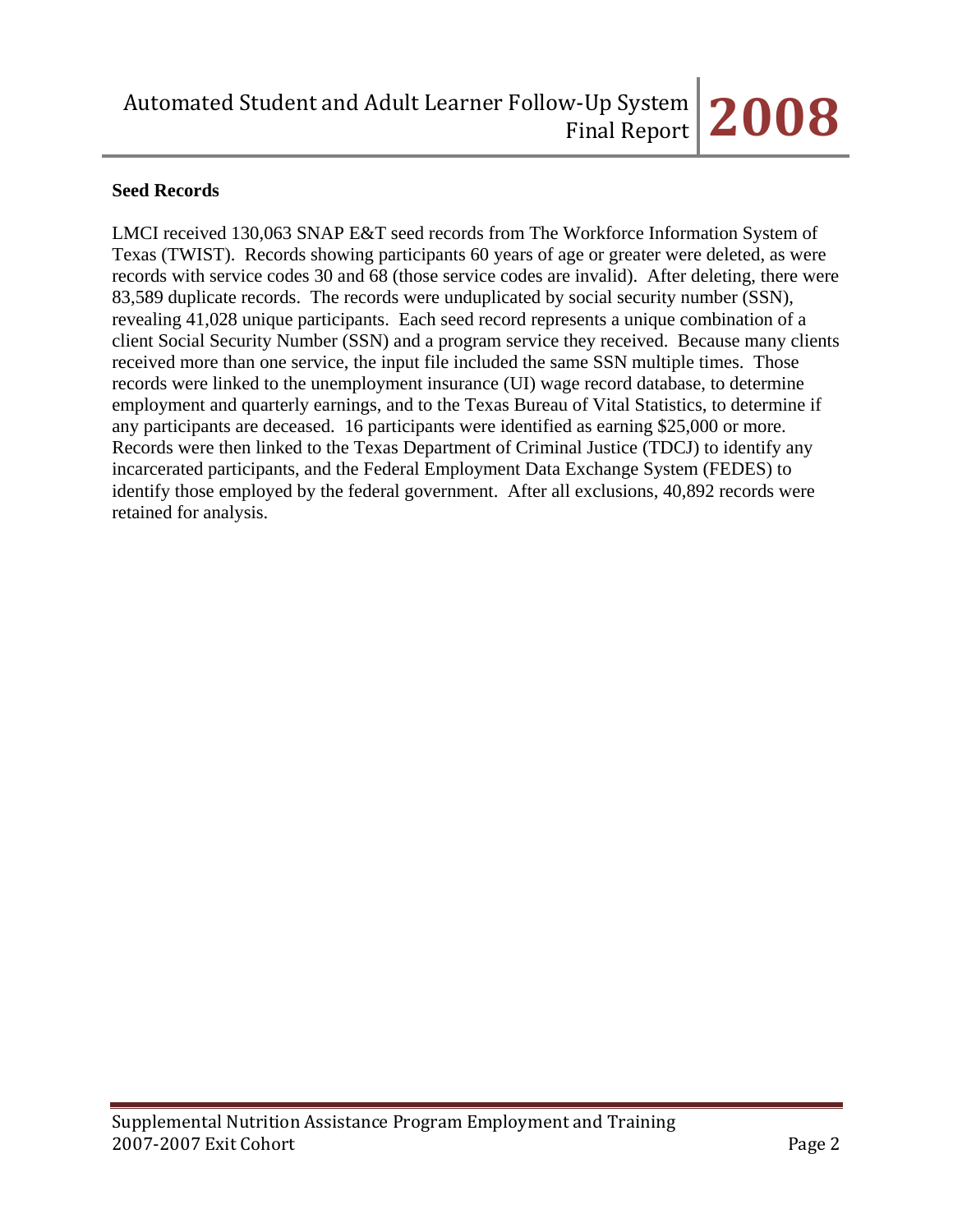#### **Results**

The results for this report have been ranked in descending order *with the cohort total included.* This was done so one can see where labor market outcomes for various participant groups lie in relation to the labor market outcomes for the entire cohort.

We see in Table 1 that more than half (63.9 percent) of the SNAP E&T exit cohort is female. Females had a slightly higher employment percentage during the snapshot quarter than their male counterparts with 50.7 percent employed. Men had the highest median earnings in the 4<sup>th</sup> quarter of 2007 at \$3,086 (Table 2). Overall, 50.4 percent of the cohort was employed in  $4<sup>th</sup>$ Quarter 2007 with median earnings of \$2,655.

|                                                                                        |        | N       | $\frac{0}{0}$  |  |  |
|----------------------------------------------------------------------------------------|--------|---------|----------------|--|--|
| <b>Gender</b>                                                                          | N      | Working | <b>Working</b> |  |  |
| Unknown                                                                                | n/a    | n/a     | 100.0          |  |  |
| Female                                                                                 | 26,125 | 13,240  | 50.7           |  |  |
| <b>Total</b>                                                                           | 40,892 | 20,610  | 50.4           |  |  |
| Male                                                                                   | 14,766 | 7,369   | 49.9           |  |  |
| <b>Note:</b> Cells with values less than 5 are marked " $n/a$ " to protect the privacy |        |         |                |  |  |
| of cohort members.                                                                     |        |         |                |  |  |

# **Table 1. Employment by Gender**

|  |  | Table 2. Median Quarterly Earnings by Gender |  |  |  |
|--|--|----------------------------------------------|--|--|--|
|--|--|----------------------------------------------|--|--|--|

|                                                                                    |        | N       | <b>Median</b>   |  |  |
|------------------------------------------------------------------------------------|--------|---------|-----------------|--|--|
| <b>Gender</b>                                                                      | N      | Working | <b>Earnings</b> |  |  |
| Unknown                                                                            | n/a    | n/a     | \$5,896         |  |  |
| Male                                                                               | 14,766 | 7,369   | \$3,086         |  |  |
| <b>Total</b>                                                                       | 40,892 | 20,610  | \$2,655         |  |  |
| Female                                                                             | 26,125 | 13,240  | \$2,475         |  |  |
| <b>Note:</b> Cells with values less than 5 are marked "n/a" to protect the privacy |        |         |                 |  |  |
| of cohort members.                                                                 |        |         |                 |  |  |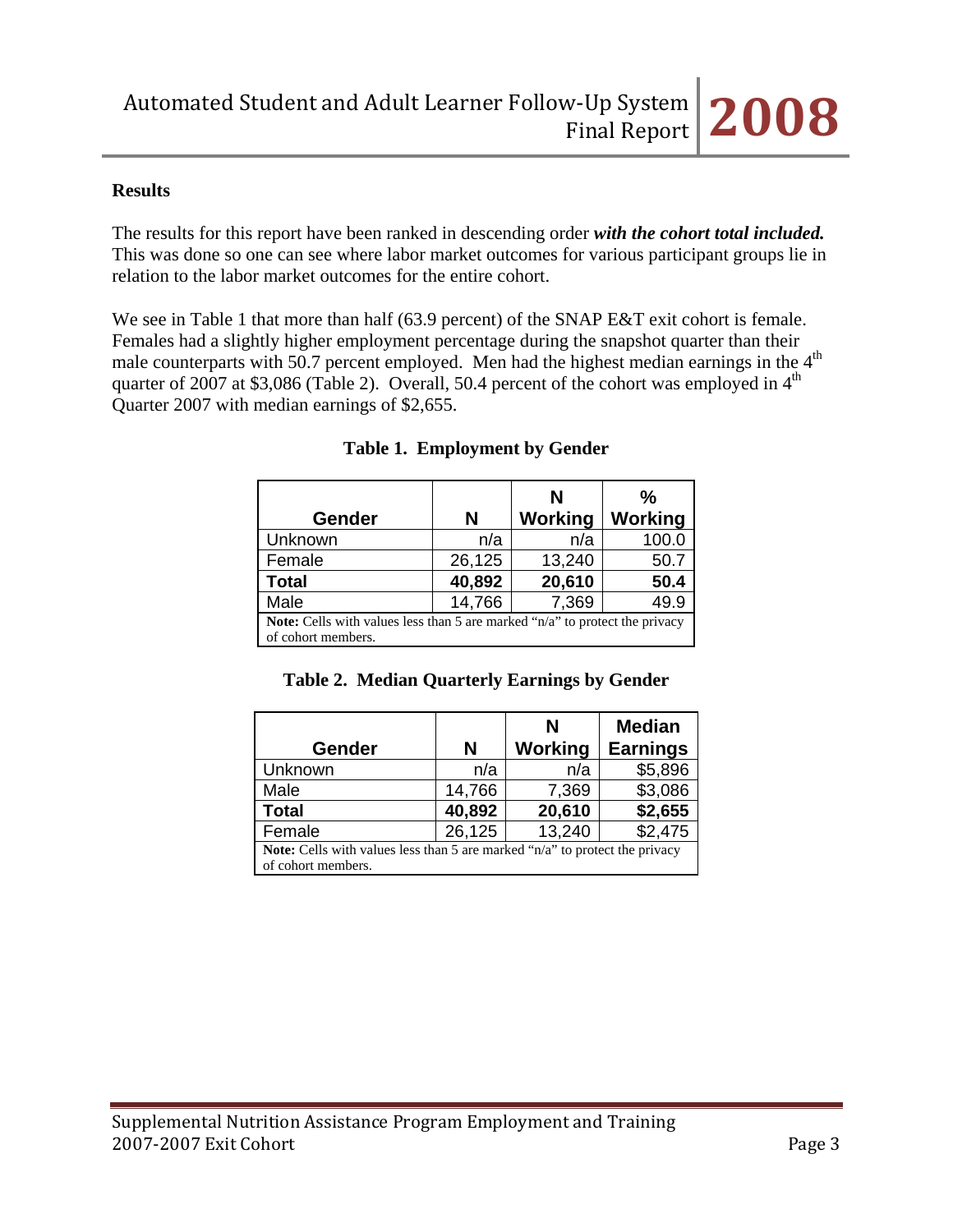Hawaiian Native or Pacific Islanders had the highest employment of any racial sub-group regardless of ethnicity in the  $4<sup>th</sup>$  quarter of 2007 with 54.4 percent employed (Table 3). Blacks followed with 53.3 percent employment. Asians ethnicity had the highest median earnings with \$3,663 (Table 4), followed by Hawaiian Native or Pacific Islanders with median quarterly earnings of \$3,106..

|                                     |        | N       | $\frac{0}{0}$ |
|-------------------------------------|--------|---------|---------------|
| Race                                | N      | Working | Working       |
| Hawaiian Native or Pacific Islander | 79     | 43      | 54.4          |
| <b>Black</b>                        | 15,839 | 8,436   | 53.3          |
| <b>Total</b>                        | 40,892 | 20,610  | 50.4          |
| Unknown                             | 8,568  | 4,207   | 49.1          |
| White                               | 15,588 | 7,574   | 48.6          |
| <b>Native American</b>              | 443    | 207     | 46.7          |
| Asian                               | 375    | 143     | 38.1          |

# **Table 3. Employment by Race without Respect to Ethnicity**

### **Table 4. Median Quarterly Earnings by Race without Respect to Ethnicity**

| Race                                | N      | N<br>Working | <b>Median</b><br><b>Earnings</b> |
|-------------------------------------|--------|--------------|----------------------------------|
| Asian                               | 375    | 143          | \$3,663                          |
| Hawaiian Native or Pacific Islander | 79     | 43           | \$3,106                          |
| <b>Native American</b>              | 443    | 207          | \$2,844                          |
| Unknown                             | 8,568  | 4,207        | \$2,794                          |
| <b>Black</b>                        | 15,839 | 8,436        | \$2,655                          |
| <b>Total</b>                        | 40,892 | 20,610       | \$2,655                          |
| White                               | 15,588 | 7,574        | \$2,539                          |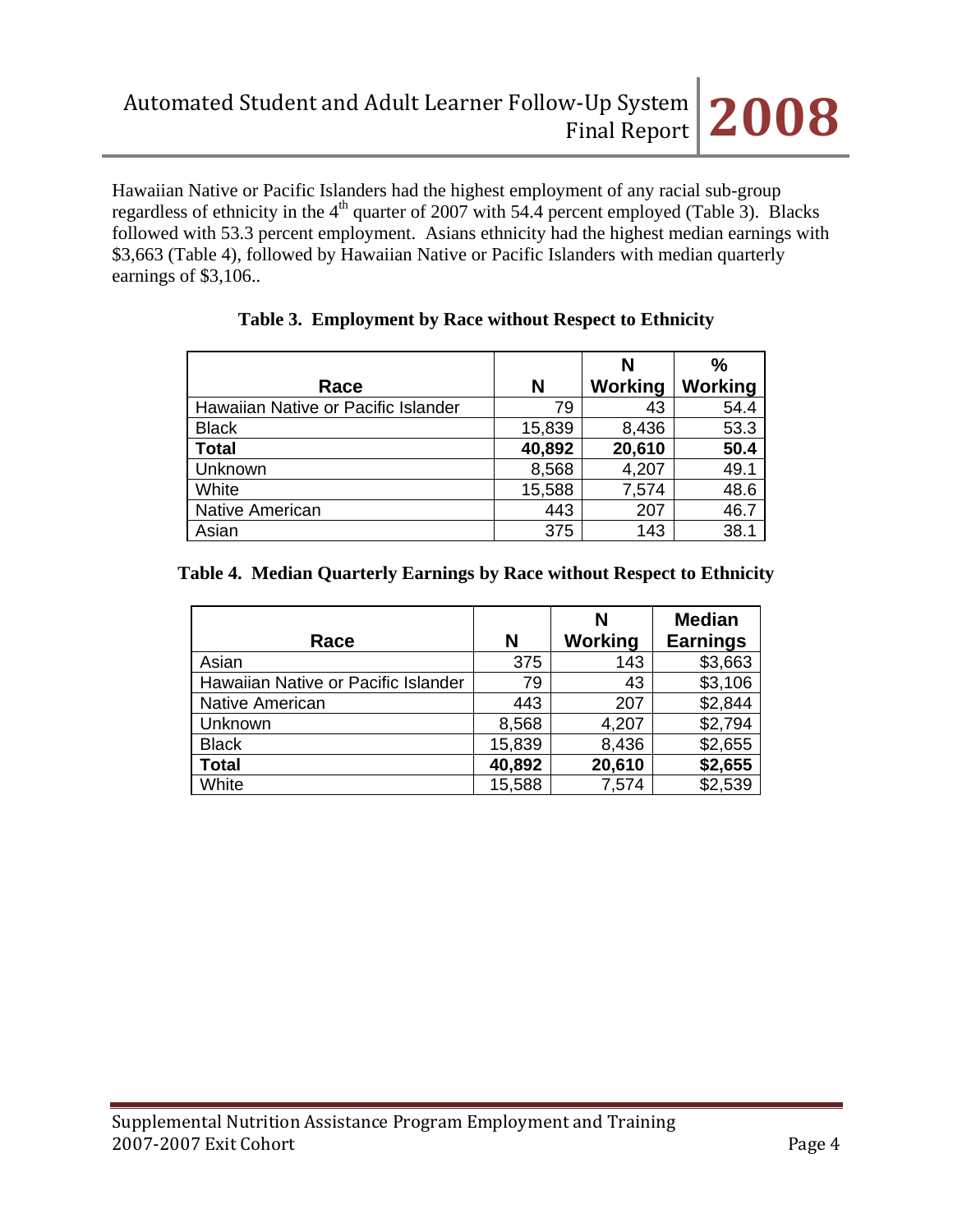Tables 5 and 6 show employment and earnings by service received. Excluding cell sizes too small to analyze, participants receiving the Work Related Expense service had the highest employment percentage at 70.5 (Table 5), while participants receiving Occupational/Vocational Training had the highest median quarterly earnings with \$3,398 (Table 6).

| <b>Service Received</b>                                                                        | N      | N<br>Working | %<br>Working |
|------------------------------------------------------------------------------------------------|--------|--------------|--------------|
| <b>GED Test Payment</b>                                                                        | n/a    | n/a          | 100.0        |
| <b>Work Related Expense</b>                                                                    | 691    | 487          | 70.5         |
| Other                                                                                          | 490    | 344          | 70.2         |
| Occupational/Vocational Training                                                               | 102    | 65           | 63.7         |
| Family/Child Care                                                                              | 95     | 55           | 57.9         |
| Transportation                                                                                 | 14,202 | 7,516        | 52.9         |
| Workfare                                                                                       | 404    | 205          | 50.7         |
| Total                                                                                          | 40,892 | 20,610       | 50.4         |
| Job Search Assistance/Job Search                                                               | 24,677 | 11,840       | 48.0         |
| Training - Non-TWC                                                                             | 15     |              | 46.7         |
| <b>Basic Educational Skills/ABE</b>                                                            | 182    | 79           | 43.4         |
| GED                                                                                            | 16     | 6            | 37.5         |
| <b>TxDOT Transportation</b>                                                                    | 13     | n/a          | 23.1         |
| English as a Second Language                                                                   | n/a    | n/a          | n/a          |
| Note: Cells with values less than 5 are marked "n/a" to protect the privacy of cohort members. |        |              |              |

# **Table 5. Employment by Service Received**

|  | Table 6. Median Quarterly Earnings by Service Received |  |  |
|--|--------------------------------------------------------|--|--|
|  |                                                        |  |  |

|                                                                                                       |        | N       | <b>Median</b>   |
|-------------------------------------------------------------------------------------------------------|--------|---------|-----------------|
| <b>Service Received</b>                                                                               | N      | Working | <b>Earnings</b> |
| <b>TxDOT Transportation</b>                                                                           | 13     | n/a     | \$3,633         |
| Occupational/Vocational Training                                                                      | 102    | 65      | \$3,398         |
| Other                                                                                                 | 490    | 344     | \$3,293         |
| <b>GED</b>                                                                                            | 16     | 6       | \$2,831         |
| Job Search Assistance/Job Search                                                                      | 24,677 | 11,840  | \$2,800         |
| <b>Work Related Expense</b>                                                                           | 691    | 487     | \$2,769         |
| <b>Total</b>                                                                                          | 40,892 | 20,610  | \$2,655         |
| Transportation                                                                                        | 14,202 | 7,516   | \$2,416         |
| Workfare                                                                                              | 404    | 205     | \$2,363         |
| <b>Basic Educational Skills/ABE</b>                                                                   | 182    | 79      | \$2,328         |
| <b>Family/Child Care</b>                                                                              | 95     | 55      | \$2,152         |
| Training - Non-TWC                                                                                    | 15     | 7       | \$1,957         |
| <b>GED Test Payment</b>                                                                               | n/a    | n/a     | \$1,071         |
| English as a Second Language                                                                          | n/a    | n/a     | n/a             |
| <b>Note:</b> Cells with values less than 5 are marked "n/a" to protect the privacy of cohort members. |        |         |                 |

Supplemental Nutrition Assistance Program Employment and Training 2007‐2007 Exit Cohort Page 5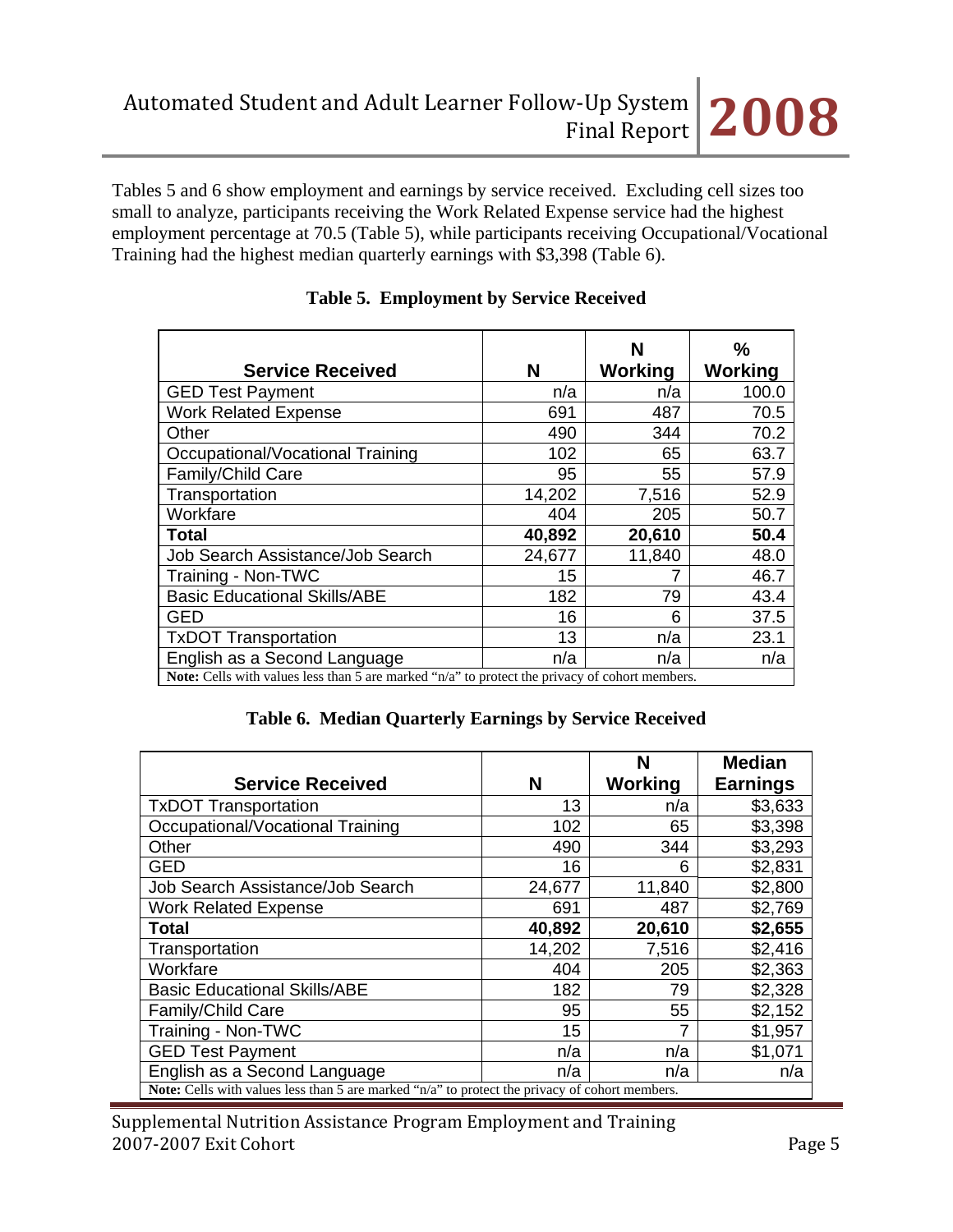SNAP E&T participants receiving services from the Occupational/Vocational Training service group had the highest employment with 63.7 percent employed in the  $4<sup>th</sup>$  quarter of 2007 (Table 7), as well as the highest median earnings at \$3,398 (Table 8). The Job Search Assistance service group had the largest number of program participants and had employment of 48.0 percent with median quarterly earnings of \$2,800.

|                                    |        | N       | %              |
|------------------------------------|--------|---------|----------------|
| <b>Service Group</b>               | N      | Working | <b>Working</b> |
| Occupational / Vocational Training | 102    | 65      | 63.7           |
| <b>Support Service</b>             | 15,494 | 8,408   | 54.3           |
| Workfare                           | 404    | 205     | 50.7           |
| <b>Total</b>                       | 40,892 | 20,610  | 50.4           |
| <b>Job Search Assistance</b>       | 24,677 | 11,840  | 48.0           |
| Unknown                            | 15     |         | 46.7           |
| <b>Basic Education</b>             | 200    | 85      | 42.5           |

# **Table 7. Employment by Service Group**

### **Table 8. Median Quarterly Earnings by Service Group**

| <b>Service Group</b>               | N      | N<br>Working | <b>Median</b><br><b>Earnings</b> |
|------------------------------------|--------|--------------|----------------------------------|
| Occupational / Vocational Training | 102    | 65           | \$3,398                          |
| <b>Job Search Assistance</b>       | 24,677 | 11,840       | \$2,800                          |
| <b>Total</b>                       | 40,892 | 20,610       | \$2,655                          |
| <b>Support Service</b>             | 15,494 | 8,408        | \$2,482                          |
| <b>Basic Education</b>             | 200    | 85           | \$2,444                          |
| Workfare                           | 404    | 205          | \$2,363                          |
| Unknown                            | 15     |              | \$1,957                          |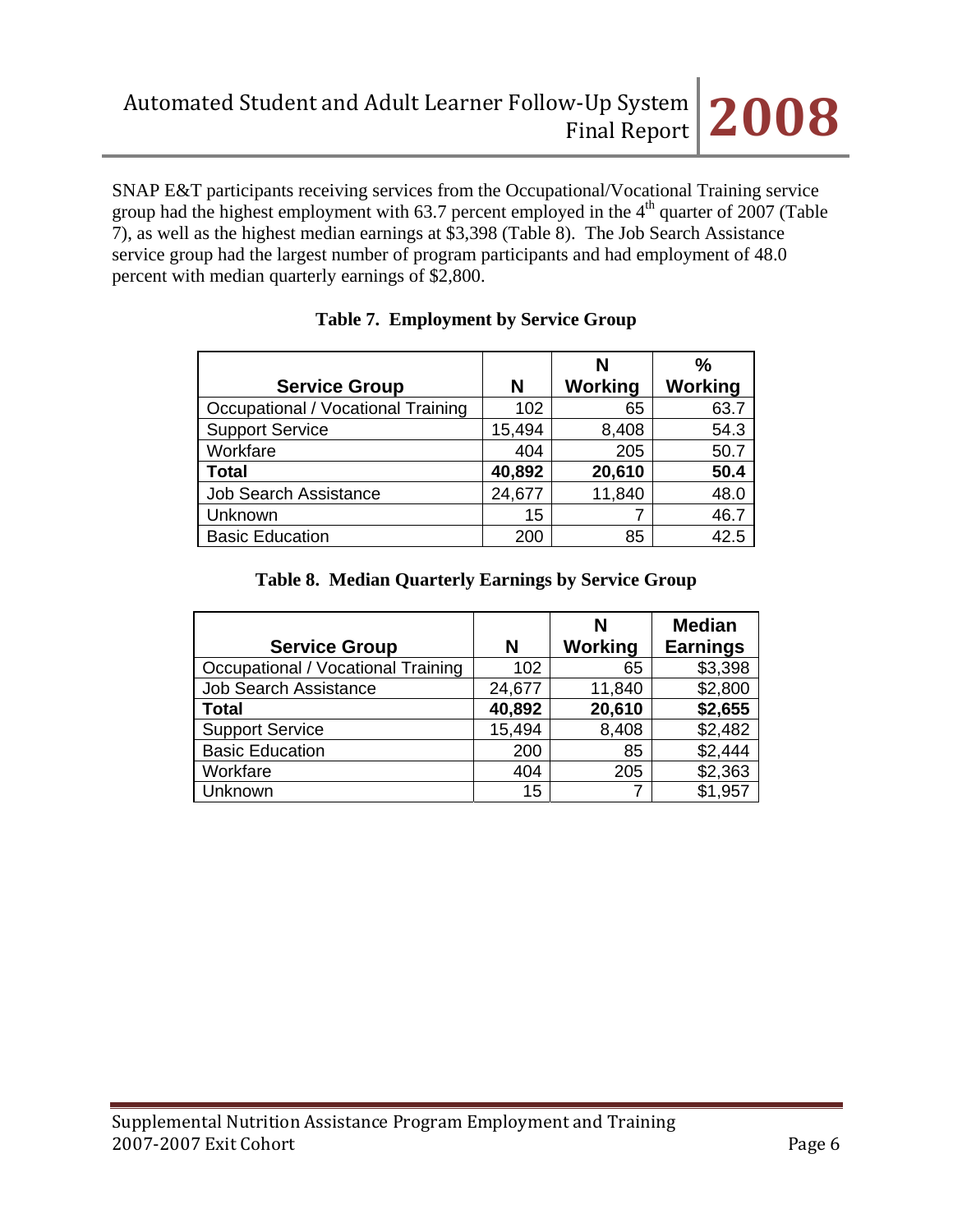employment.

Permian BasinLWDA had the highest employment in the 4<sup>th</sup> quarter of 2007 with 61.9 percent of program exiters employed (Table 9). Heart of Texas LWDA had the second-highest employment during the study period with 61.3 percent of their exiters employed at the end of 2007. Gulf Coast LWDA, which had the largest number of program exiters, had 48.7 percent

> LWDA | N **N Working % Working**  Permian Basin 189 117 61.9 Heart of Texas  $\vert$  191 117 61.3 Capital Area 1460 | 278 | 60.4 Panhandle 1990 1991 1992 10267 1038.4 North Texas 1414 241 58.2 Concho Valley 279 218 57.5 South Plains 1 400 229 57.3 Unknown 1 42 24 57.1 West Central 1 400 228 57.0 Cameron County 218 123 56.4 Rural Capital 177 | 98 | 55.4 East Texas  $\begin{array}{|c|c|c|c|c|c|} \hline \text{East Texas} & & 367 & 203 & 55.3 \\ \hline \end{array}$ Middle Rio Grande  $\vert$  424 232 54.7 Brazos Valley (236 129 54.7 Central Texas 208 111 53.4 Alamo 3,408 1,804 52.9 Deep East Texas 1822 430 52.3 North Central 815 424 52.0 Upper Rio Grande 2,127 | 1,103 Coastal Bend 1,525 790 51.8 Dallas 2,747 1,419 51.7 **Total 40,892 20,610 50.4**  Golden Crescent 1296 149 50.3 Tarrant County  $\begin{array}{|c|c|c|c|c|} \hline \end{array}$  1,591 800 50.3 Texoma 109 54 49.5 South East Texas  $\begin{array}{|c|c|c|c|c|c|} \hline 445 & 220 & 49.4 \ \hline \end{array}$ Gulf Coast 18,507 9,012 48.7 South Texas 1 438 213 48.6 Lower Rio Grande Valley 3,237 1,466 45.3 North East Texas | 263 | 111 | 42.2

# **Table 9. Employment by LWDA**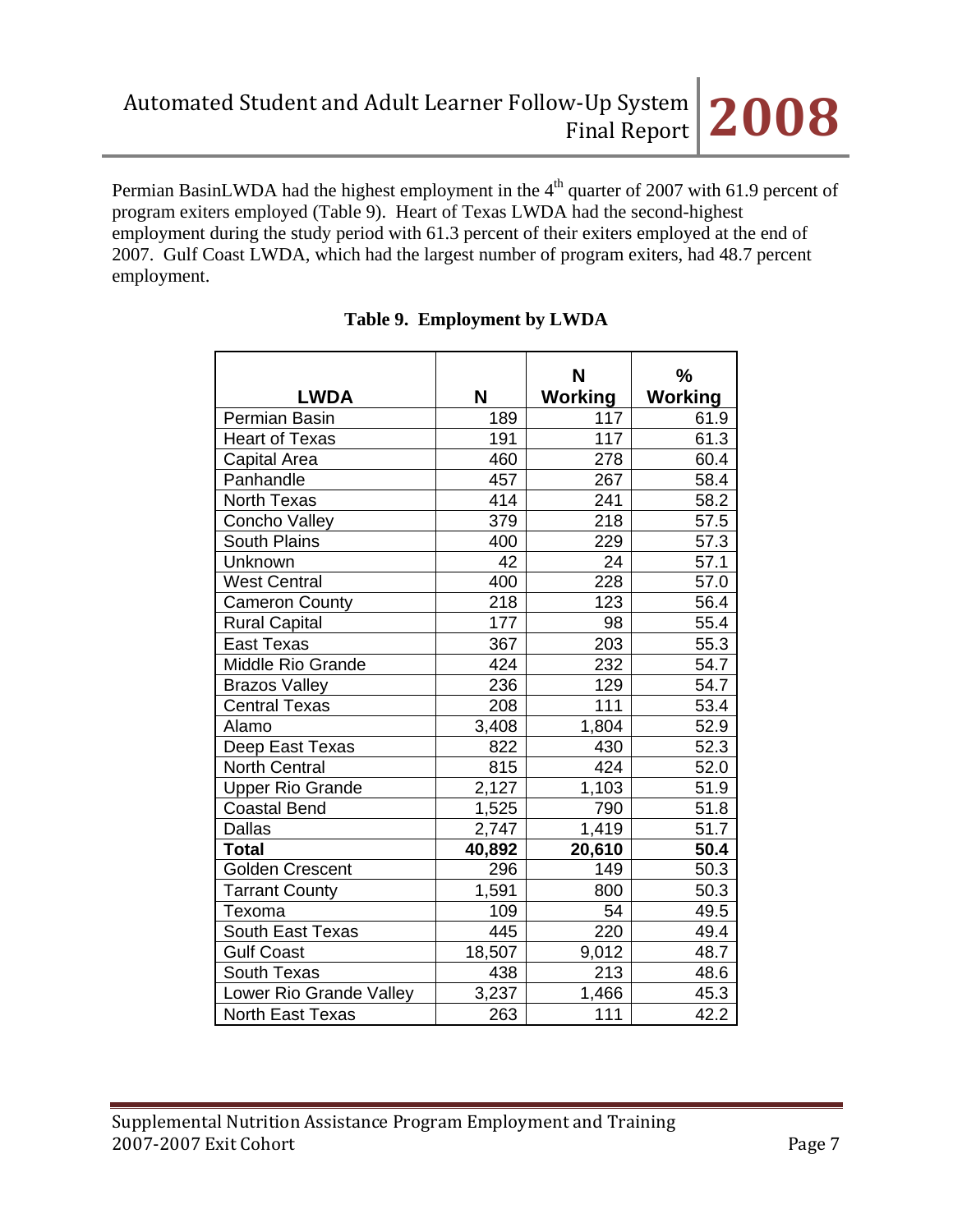Participants from Rural Capital LWDA had the highest median earnings with \$4,014. Capital Area LWDA and Gulf Coast LWDA followed with \$3,242 and \$2,980, respectively.

| <b>LWDA</b>              | N      | N<br>Working | <b>Median</b><br><b>Earnings</b> |
|--------------------------|--------|--------------|----------------------------------|
| <b>Rural Capital</b>     | 177    | 98           | \$4,014                          |
| Capital Area             | 460    | 278          | \$3,242                          |
| <b>Gulf Coast</b>        | 18,507 | 9,012        | \$2,980                          |
| Permian Basin            | 189    | 117          | \$2,975                          |
| South Plains             | 400    | 229          | \$2,973                          |
| <b>Tarrant County</b>    | 1,591  | 800          | \$2,906                          |
| <b>North Central</b>     | 815    | 424          | \$2,892                          |
| <b>Central Texas</b>     | 208    | 111          | \$2,769                          |
| Texoma                   | 109    | 54           | \$2,733                          |
| <b>Total</b>             | 40,892 | 20,610       | \$2,655                          |
| Alamo                    | 3,408  | 1,804        | \$2,583                          |
| <b>West Central</b>      | 400    | 228          | \$2,549                          |
| <b>Dallas</b>            | 2,747  | 1,419        | \$2,538                          |
| <b>Golden Crescent</b>   | 296    | 149          | \$2,491                          |
| <b>South East Texas</b>  | 445    | 220          | \$2,482                          |
| <b>East Texas</b>        | 367    | 203          | \$2,466                          |
| Unknown                  | 42     | 24           | \$2,375                          |
| <b>Heart of Texas</b>    | 191    | 117          | \$2,369                          |
| <b>Cameron County</b>    | 218    | 123          | \$2,368                          |
| <b>North Texas</b>       | 414    | 241          | \$2,332                          |
| Deep East Texas          | 822    | 430          | \$2,314                          |
| South Texas              | 438    | 213          | \$2,311                          |
| Concho Valley            | 379    | 218          | \$2,304                          |
| Panhandle                | 457    | 267          | \$2,299                          |
| <b>Brazos Valley</b>     | 236    | 129          | \$2,294                          |
| Lower Rio Grande Valley  | 3,237  | 1,466        | \$2,266                          |
| North East Texas         | 263    | 111          | \$2,214                          |
| <b>Coastal Bend</b>      | 1,525  | 790          | \$2,212                          |
| <b>Upper Rio Grande</b>  | 2,127  | 1,103        | \$2,169                          |
| <b>Middle Rio Grande</b> | 424    | 232          | \$1,829                          |

# **Table 10. Median Quarterly Earnings by LWDA**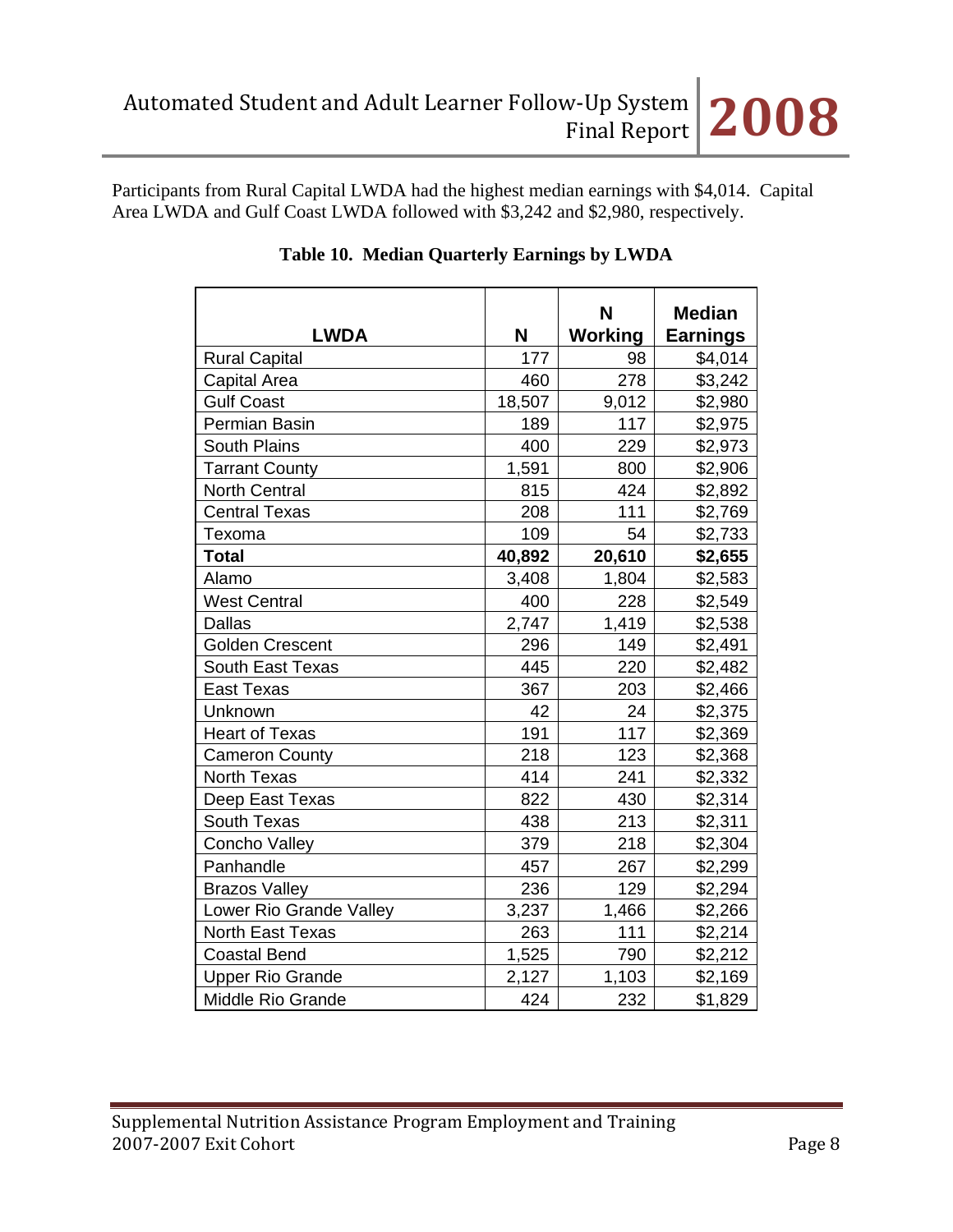Table 11 shows the top ten industries of employment for all employed during the 4<sup>th</sup> quarter of 2007. We see that the most prominent industry of employment was the Employment Services industry. This industry typically includes temporary agencies and other "temp-to-hire" types of jobs. The Limited-Service Eating Places industry employed the next largest group of exiters, followed by Home Health Care Services. Program participants employed in the Business Support Services industry had the highest median earnings at \$3,175.

| <b>Industry of Employment</b>        | N<br>Working | <b>Median</b><br><b>Earnings</b> | <b>NAICS</b><br>Code |
|--------------------------------------|--------------|----------------------------------|----------------------|
| <b>Employment Services</b>           | 3,073        | \$2,051                          | 5613                 |
| <b>Limited-Service Eating Places</b> | 1,530        | \$1,877                          | 7222                 |
| <b>Home Health Care Services</b>     | 1,439        | \$1,404                          | 6216                 |
| <b>Elementary and Secondary</b>      |              |                                  |                      |
| Schools                              | 913          | \$2,490                          | 6111                 |
| <b>Other General Merchandise</b>     |              |                                  |                      |
| <b>Stores</b>                        | 739          | \$2,639                          | 4529                 |
| <b>Full-Service Restaurants</b>      | 699          | \$1,890                          | 7221                 |
| <b>Grocery Stores</b>                | 497          | \$2,443                          | 4451                 |
| <b>Nursing Care Facilities</b>       | 428          | \$3,034                          | 6231                 |
| <b>Business Support Services</b>     | 404          | \$3,175                          | 5614                 |
| Services to Buildings and            |              |                                  |                      |
| <b>Dwellings</b>                     | 402          | \$2,044                          | 5617                 |

# **Table 11. Top 10 Industries of Employment by 4-Digit NAICS Code**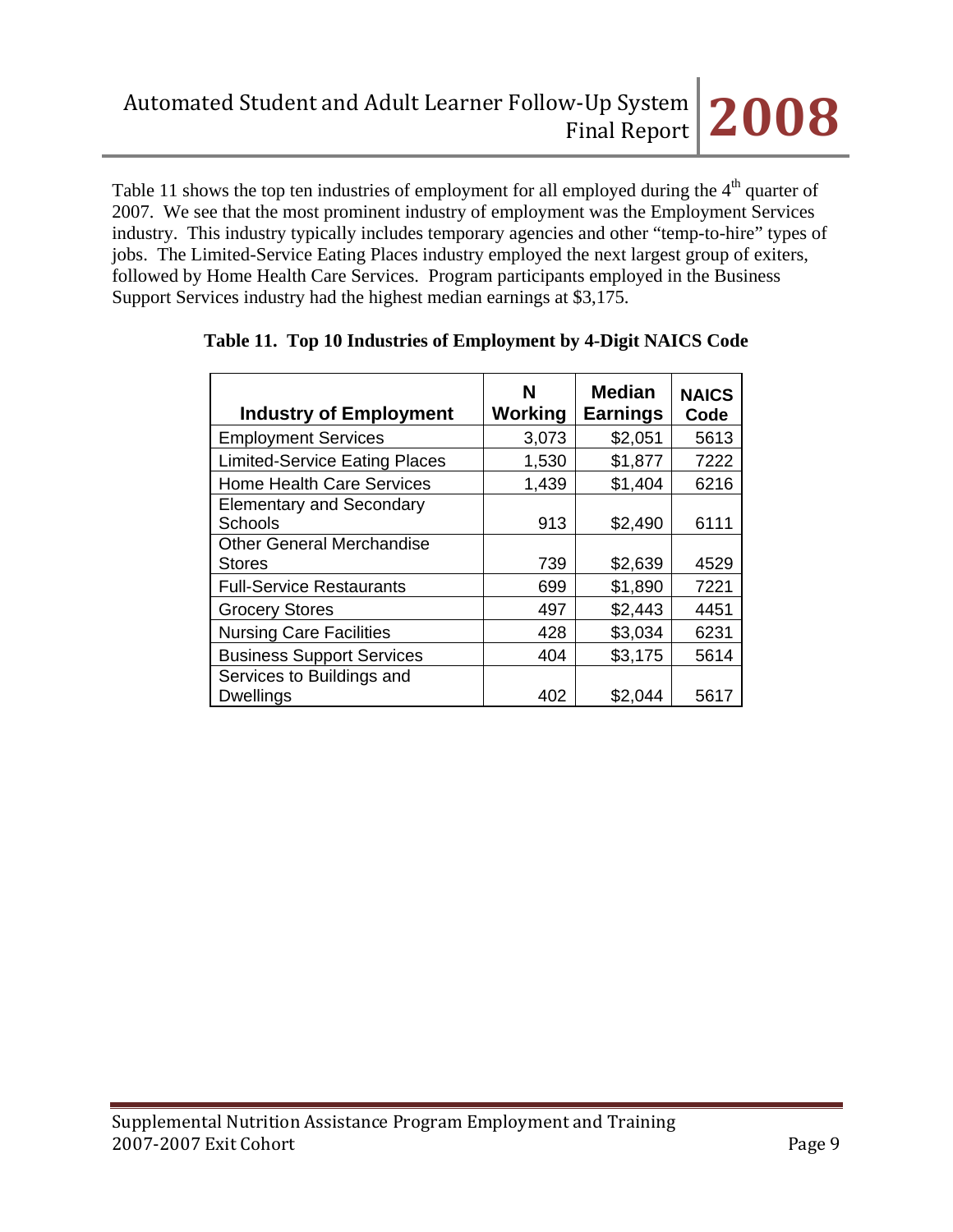

Table 12 shows the ten higher education institutions with the most SNAP E&T participants enrolled in the Fall of 2008. Houston Community College had the largest number of program participants enrolled. Overall, only 1.4 percent of the SNAP E&T cohort was found enrolled in higher education in 2008.

| <b>Institution</b>                 | N   | $%$ of<br>All<br><b>Enrolled</b> | % of<br><b>Cohort</b> |
|------------------------------------|-----|----------------------------------|-----------------------|
| <b>Houston Community College</b>   | 168 | 13.9                             | 0.4                   |
| South Texas College                | 72  | 5.9                              | 0.2                   |
| <b>Texas Southern University</b>   | 54  | 4.5                              | 0.1                   |
| El Paso Community College District | 52  | 4.3                              | 0.1                   |
| San Antonio College                | 30  | 2.5                              | 0.1                   |
| University of Houston - Downtown   | 29  | 2.4                              | 0.1                   |
| Lee College                        | 27  | 2.2                              | 0.1                   |
| Lone Star College - North Harris   | 26  | 2.1                              | 0.1                   |
| <b>DCCCD El Centro College</b>     | 26  | 2.1                              | 0.1                   |
| <b>Galveston College</b>           | 25  | 2.1                              | 0.1                   |

#### **Table 12. Top 10 Higher Education Institutions, All SNAP E&T Participants Enrolled in Fall 2008**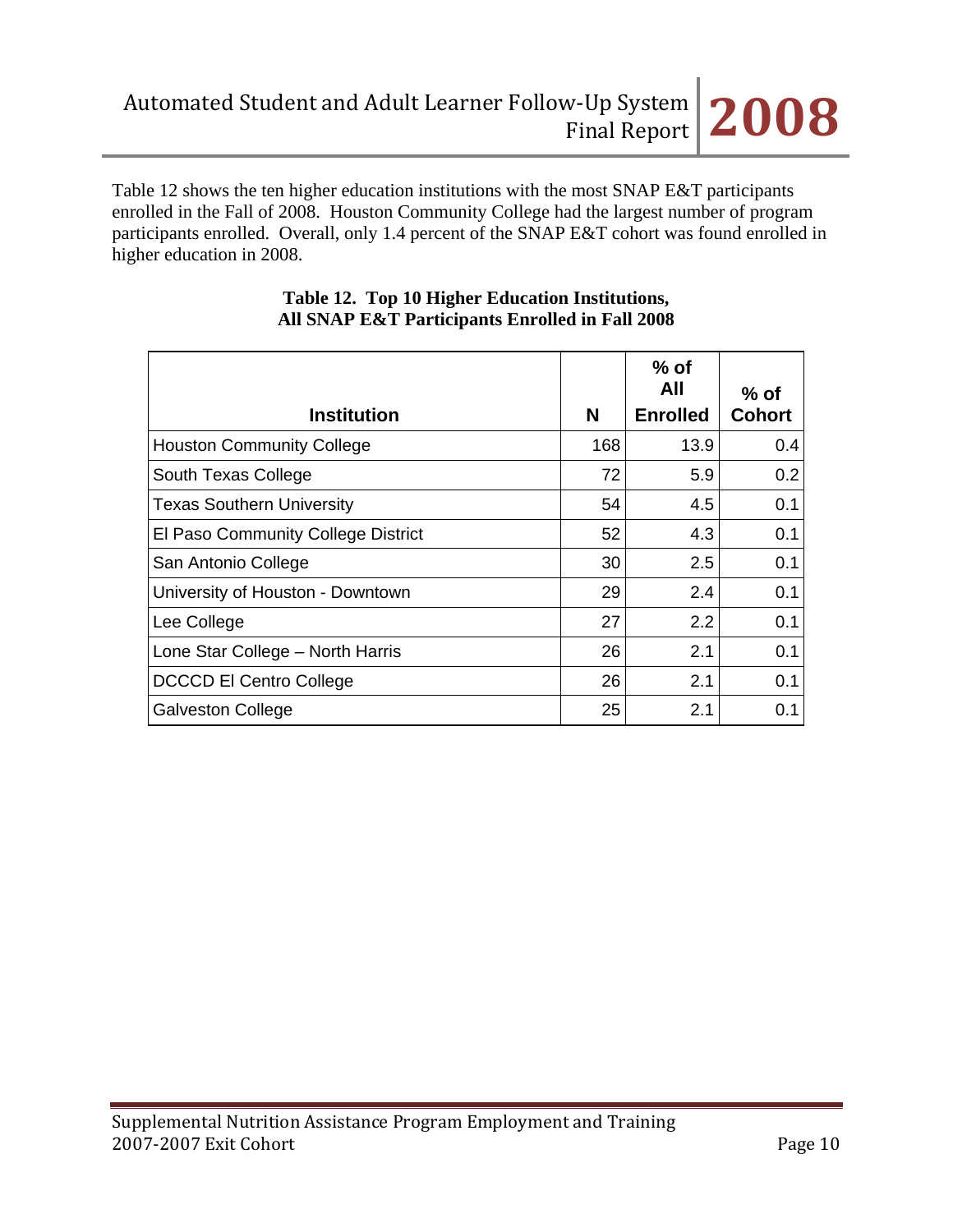Table 13 shows the ten programs of instruction with the most SNAP E&T participants enrolled in Fall 2008, by Classification of Instructional Program (CIP) title. We see the majority of enrollees were found enrolled in General Studies. This really is not indicative of anything, and that CIP title is generally used as a "catch-all" for people who have not decided on a specific liberal arts major.

| <b>CIP Title</b>                                                             | N   | $%$ of<br>All<br><b>Enrolled</b> | $%$ of<br><b>Cohort</b> |
|------------------------------------------------------------------------------|-----|----------------------------------|-------------------------|
| <b>General Studies</b>                                                       | 170 | 14.4                             | 0.4                     |
| Liberal Arts and Sciences/Liberal Studies                                    | 90  | 7.6                              | 0.2                     |
| Nursing - Registered Nurse Training (RN, ASN, BSN, MSN)                      | 65  | 5.5                              | 0.2 <sub>0</sub>        |
| Undeclared                                                                   | 64  | 5.4                              | 0.2                     |
| Multi-/Interdisciplinary Studies, Other                                      | 39  | 3.3                              | 0.1                     |
| Business Administration and Management, General                              | 39  | 3.3                              | 0.1                     |
| Licensed Practical /Vocational Nurse Training (LPN, LVN, Cert, Dipl,<br>AAS) | 27  | 2.3                              | 0.1                     |
| Business/Commerce, General                                                   | 24  | 2.0                              | 0.1                     |
| Administrative Assistant and Secretarial Science, General                    | 22  | 1.9                              | 0.1                     |
| Business/Office Automation/Technology/Data Entry                             | 20  | 1.7                              | 0.1                     |

#### **Table 13. Top 10 CIP Titles for All SNAP E&T Participants Enrolled in Fall 2008**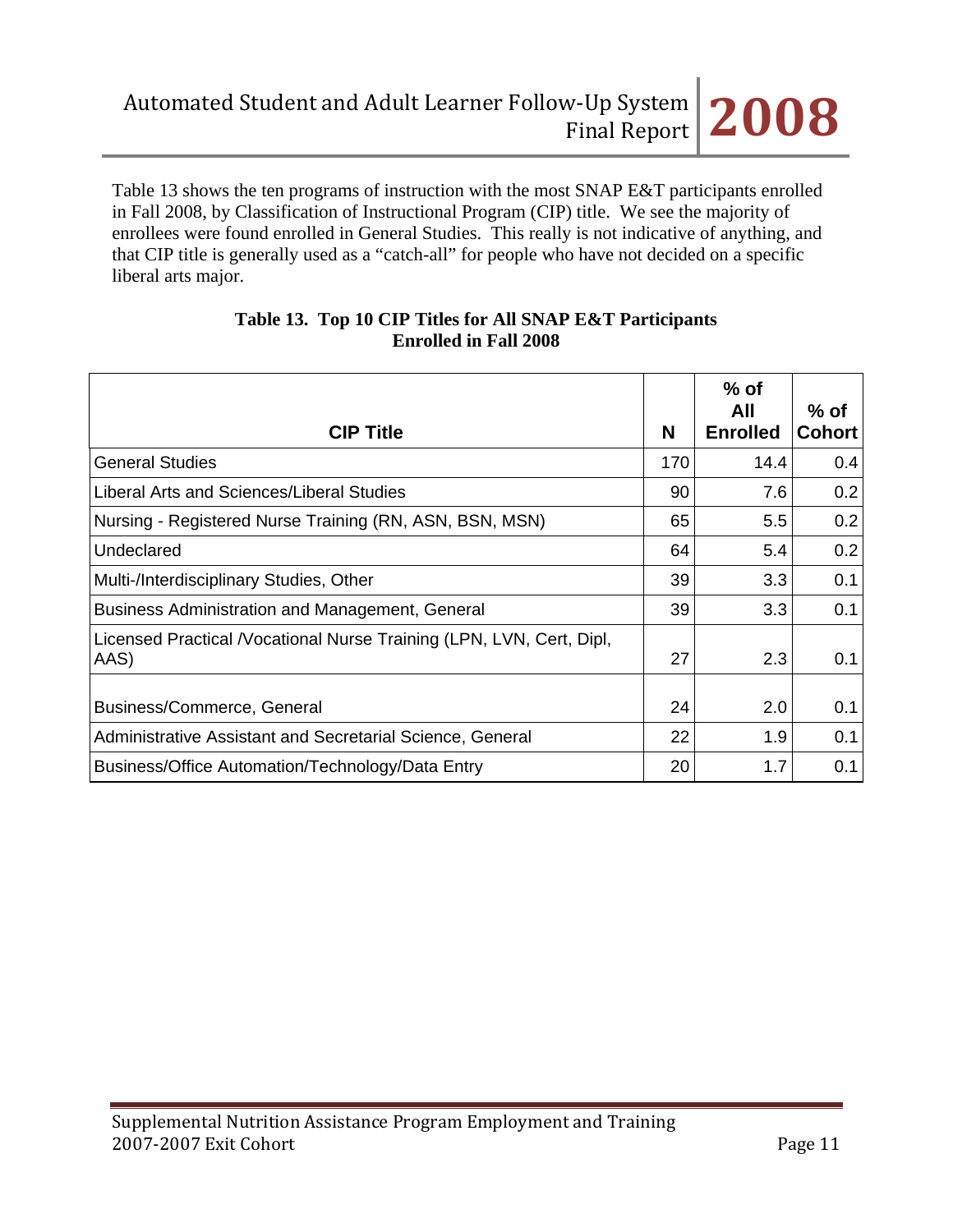# **Appendix A. SNAP Participation by County**



Supplemental Nutrition Assistance Program Employment and Training 2007‐2007 Exit Cohort Page 12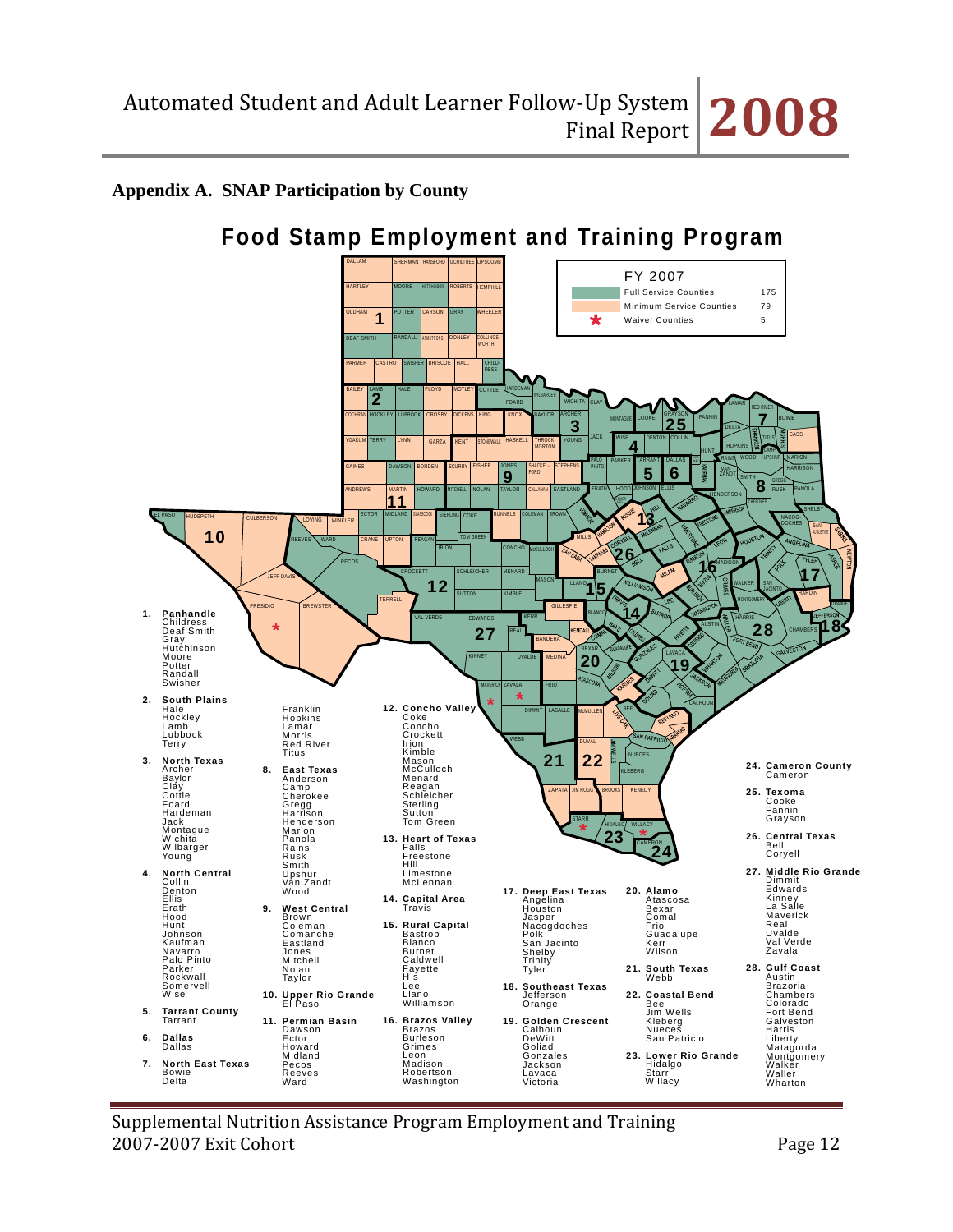

# **Appendix B**

### **Full-Service Counties**

• Boards are required to outreach all ABAWDs in full-service counties within 10 days of receipt of an automated referral from the Texas Health and Human Services Commission (HHSC).

• Boards may, as funding allows, outreach SNAP E&T General Population work registrants.

• All mandatory work registrants (i.e., ABAWDs and General Population) have access to all services and support services.

• Mandatory work registrants are sanctioned (i.e., SNAP benefits will be denied) for failure to comply with SNAP E&T program requirements.

• Exempt recipients may volunteer to participate in SNAP E&T.

• Exempt recipients have access to all services and support services.

• Exempt recipients are not sanctioned for failure to comply with SNAP E&T program requirements.

• Exempt recipients' hours of participation will not exceed the hours required of mandatory work registrants.

# **Minimum-Service Counties**

• All SNAP recipients may volunteer to participate in SNAP E&T and will have access to all services and support services, at Board discretion.

• Outreach is not conducted in these counties.

• SNAP recipients are not sanctioned for failure to comply with SNAP E&T program requirements.

• Hours of participation for recipients residing in these counties will not exceed the hours required of mandatory work registrants residing in full-service counties.

In the 80 minimum-service counties, Boards will not be required to serve ABAWDs, as Texas will utilize the state's 15 percent ABAWD exemption allowance (see page 27). Boards may serve all SNAP recipients (mandatory work registrants and exempt recipients) who reside in one of the 80 minimum service counties if the recipients volunteer to participate in SNAP E&T.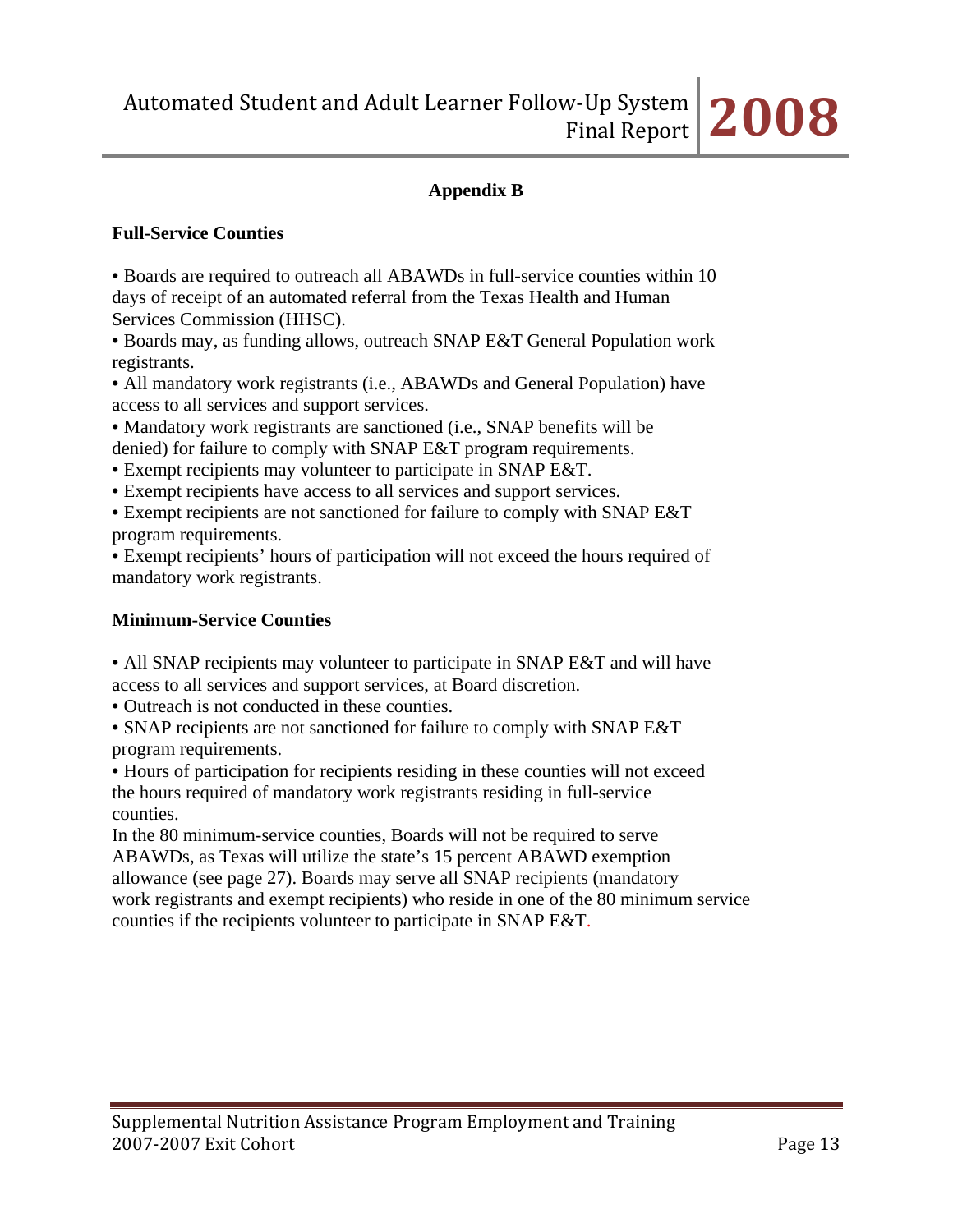# **Appendix B**

#### **Good Cause Exemption Criteria**

In accordance with  $7 \text{ C.F.R. } 273.7 \text{ (i)}(1)$ , Texas will authorize good cause in FFY'05 for mandatory work registrants who are unable to participate and may include the following:

- Temporary illness or incapacitation
- Court appearance

• Caring for a physically or mentally disabled household member who requires the recipient's presence in the home

• No available transportation (customer must provide documentation that there is no available public transportation service) and the distance prohibits walking; or no available job within reasonable commuting distance, as defined by the Board

• The distance from registrant's home to the workforce center or employment service provider requires commuting time of more than two hours a day (not including taking a child to and from a child care facility), the distance prohibits walking and there is no available transportation.

• Farm workers who are away from their permanent residence or home base who travel to work in agriculture or a related industry during part of the year and are under contract or similar agreement with an employer to begin work within 30 days of the date the individual notified the Board.

- An inability to obtain needed child care, as defined by the Board
- An absence of other support services necessary for participation
- Receipt of a job referral that results in an offer below the federal minimum wage, except when a lower wage is permissible under federal minimum wage law

• An individual or family crisis or a family circumstance that may preclude participation, including substance abuse, and mental health and disability-related issues

• The individual is a victim of family violence